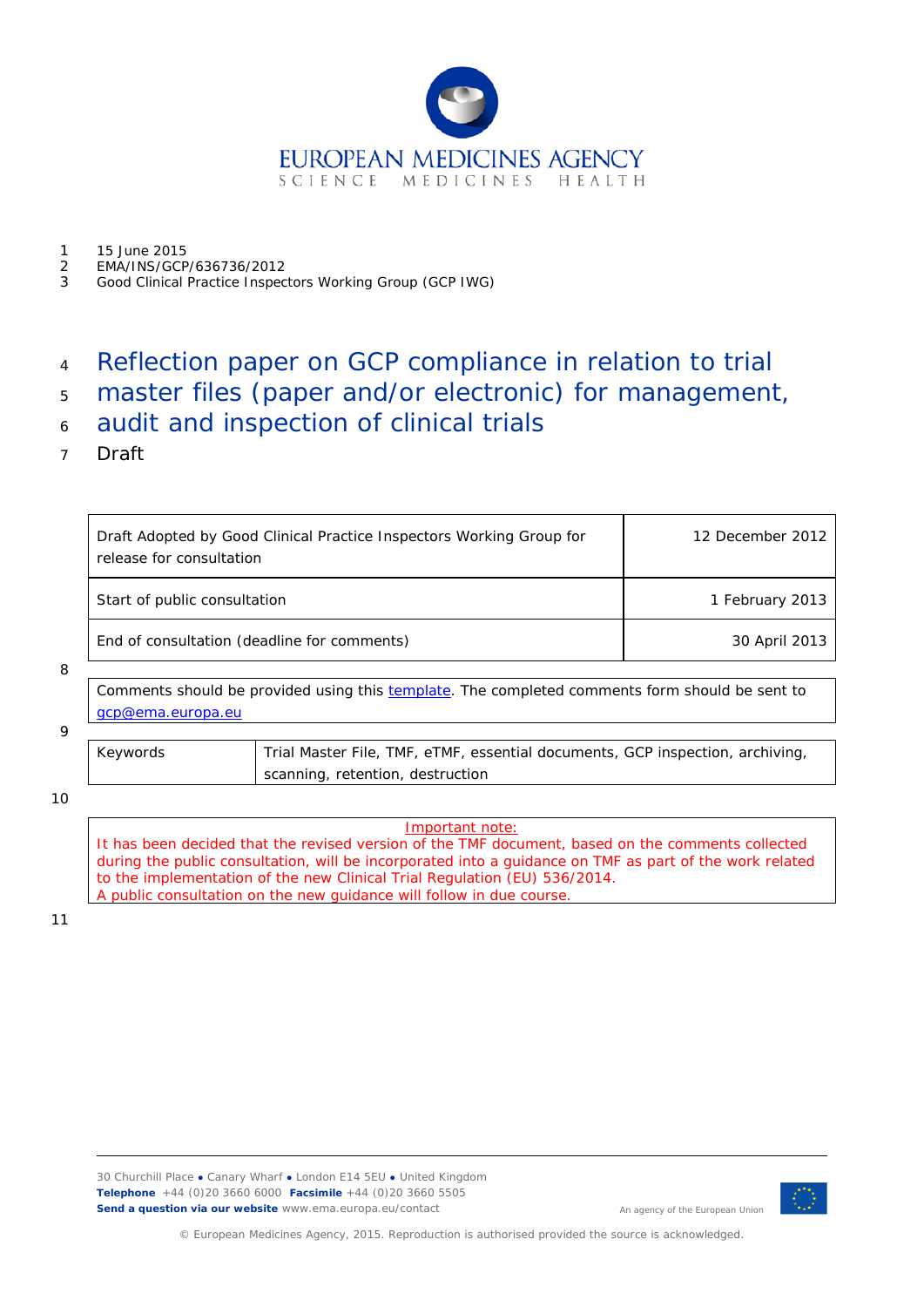## **Table of contents**

| 13 |                                                                    |  |
|----|--------------------------------------------------------------------|--|
| 14 |                                                                    |  |
| 15 |                                                                    |  |
| 16 |                                                                    |  |
| 17 |                                                                    |  |
| 18 |                                                                    |  |
| 19 |                                                                    |  |
| 20 |                                                                    |  |
| 21 |                                                                    |  |
| 22 |                                                                    |  |
| 23 |                                                                    |  |
| 24 |                                                                    |  |
| 25 |                                                                    |  |
| 26 |                                                                    |  |
| 27 |                                                                    |  |
| 28 |                                                                    |  |
| 29 |                                                                    |  |
| 30 |                                                                    |  |
| 31 |                                                                    |  |
| 32 |                                                                    |  |
| 33 |                                                                    |  |
| 34 |                                                                    |  |
| 35 | 8. Retention and destruction of trial master file contents 11      |  |
| 36 |                                                                    |  |
| 37 |                                                                    |  |
| 38 |                                                                    |  |
| 39 |                                                                    |  |
| 40 |                                                                    |  |
| 41 |                                                                    |  |
| 42 |                                                                    |  |
| 43 |                                                                    |  |
| 44 | 9. Problems found with trial master files from GCP inspections  16 |  |
| 45 |                                                                    |  |
| 46 |                                                                    |  |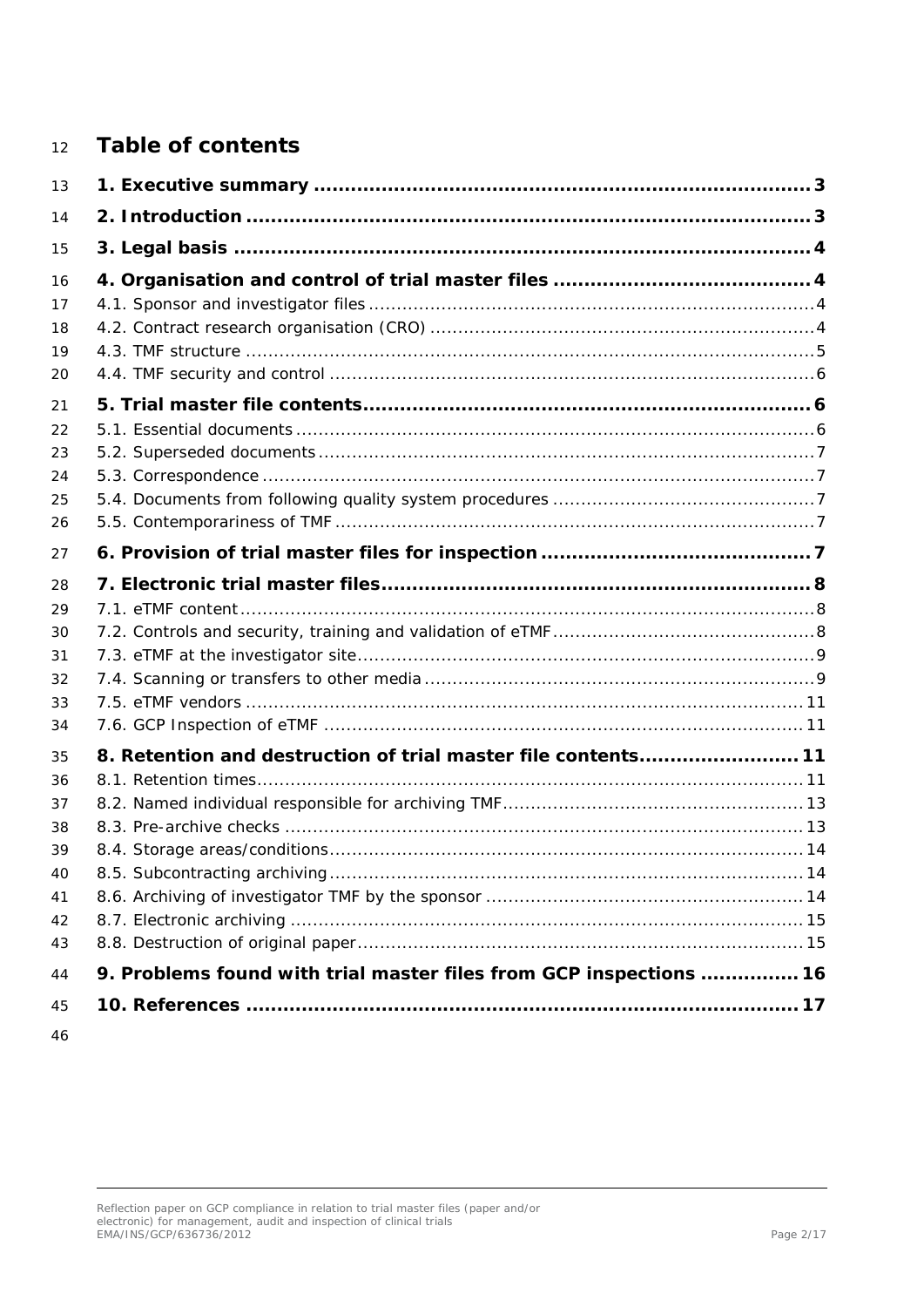## <span id="page-2-0"></span>**1. Executive summary**

48 This reflection paper has been prepared to bring together the requirements of EU<sup>[1](#page-2-2)</sup> legislation and

49 guidance relating to the TMF<sup>[2](#page-2-3)</sup>. This is deemed necessary by the EU GCP IWG<sup>[3](#page-2-4)</sup> Inspectors due to the

50 numerous questions asked by organisations in relation to the TMF (in particular  $e$ TMFs<sup>[4](#page-2-5)</sup>) and also to

the repeated inspection findings concerning the TMF that have been made. The reflection paper aims to

- set out the requirements for the TMF as covered in directives and guidance and to give
- recommendations to assist organisations in maintaining a TMF that facilitates trial management, GCP
- compliance and inspection. The paper also addresses archiving of the TMF, clarifying retention times
- and gives some recommendations regarding destruction of paper documentation.

## <span id="page-2-1"></span>**2. Introduction**

A TMF is the collection of documentation that allows the conduct of the clinical trial, the integrity of the

trial data and the compliance of the trial with GCP to be evaluated. The requirement for a TMF is set

59 down [i](#page-16-1)n Directive 2001/20/EC<sup>1</sup> Article 15(5) and the TMF forms the basis for inspection (Directive

- 60 2005/28/EC<sup>[ii](#page-16-2)</sup> Article 16). The TMF is used by auditors and inspectors to assess the compliance of the
- trial with legalisation and guidance and by sponsors, monitors and investigators for the management of
- 62 the trial (Recommendations on the content of the trial master file and archiving <sup>[iii](#page-16-3)</sup> Section 3 and Note
- 63 for Guidance on Good Clinical Practice CPMP/ICH<sup>[5](#page-2-6)</sup>/135/95<sup>[iv](#page-16-4)</sup> Section 8.1).
- Directive 2005/28/EC Article 16 also defines essential documents as those which enable both the
- conduct of the clinical trial and the quality of the data to be evaluated. It further states that these
- documents must show whether the investigator and sponsor have complied with the principles and
- guidelines of good clinical practice and with the applicable regulatory requirements. Further guidance
- on these documents is contained in Note for Guidance on Good Clinical Practice CPMP/ICH/135/95,
- 69 EMA Inspectors Working Group  $Q\&A^{\vee}$  $Q\&A^{\vee}$  $Q\&A^{\vee}$  and in Recommendations on the content of the trial master file and archiving.
- Two of the GCP principles within the Directive 2005/28/EC (and similar wording is within Note for Guidance on Good Clinical Practice CPMP/ICH/135/95) are:
- all clinical trial information shall be recorded, handled, and stored in such a way that it can be accurately reported, interpreted and verified, while the confidentiality of the trial subjects remains protected. (Directive 2005/28/EC Article 5);
- the necessary procedures to secure the quality of every aspect of the trials shall be complied with (Directive 2005/28/EC Article 2 [4]).
- The documentation resultant from conducting the trial and following the necessary procedures must be retained (Directive 2005/28/EC Article 17). Procedures should be in place (Note for Guidance on Good
- 80 Clinical Practice CPMP/ICH/135/95 2.13) to assure that the TMF is complete and accurate. The TMF
- must be sufficient to adequately reconstruct the trial activities undertaken (Directive 2005/28/EC
- Article 16), along with key decisions made concerning the trial and thus should be prepared and
- maintained appropriately (Recommendations on the content of the trial master file and archiving, Note
- <span id="page-2-2"></span>for Guidance on Good Clinical Practice CPMP/ICH/135/95 4.9.4, 5.5.7 & 8). Consideration should be

European Union<br> $2$  Trial Master File

<span id="page-2-5"></span><span id="page-2-4"></span><span id="page-2-3"></span><sup>&</sup>lt;sup>3</sup> Good Clinical Practice Inspectors Working Group

<span id="page-2-6"></span>electronic Trial Master File <sup>5</sup> International Conference on Harmonisation

Reflection paper on GCP compliance in relation to trial master files (paper and/or electronic) for management, audit and inspection of clinical trials EMA/INS/GCP/636736/2012 Page 3/17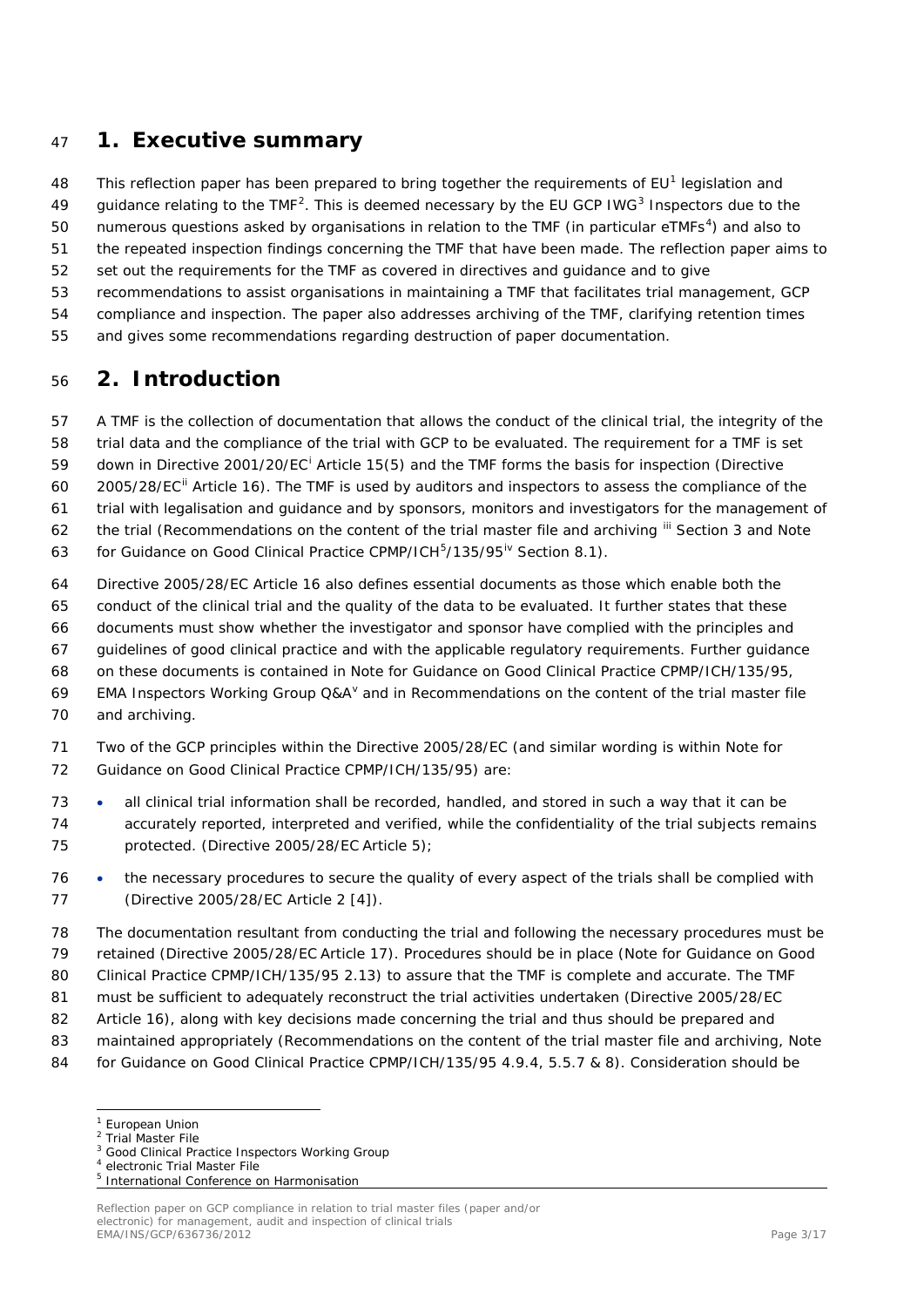- given to the TMF being a stand-alone set of documentation that does not require additional explanation 86 from the associated sponsor or site staff.
- 87 As trials can be large and complex involving many departments and contract research organisation, the
- 88 management of the TMF can become difficult. Organisations are now using an electronic TMF (eTMF) to
- 89 deal with this problem, but this has also introduced new challenges. Together these issues have led to
- organisations being unable to provide the TMF in an appropriate way for management and
- audit/inspection purposes as required (Directive 2005/28/EC Article 16).

## <span id="page-3-0"></span>**3. Legal basis**

93 This document is a reflection paper<sup>[vi](#page-16-6)</sup> of the GCP Inspectors Working Group. The paper is intended to

94 cover the use of TMF and eTMF in all clinical trials in the EU/EEA $<sup>6</sup>$  $<sup>6</sup>$  $<sup>6</sup>$  (or in third countries in case the</sup>

clinical trial reports are submitted as part of Marketing Authorisation Applications to EU/EEA regulatory

- authorities). The requirements have their basis in the Directive 2001/20/EC, Directive 2005/28/EC,
- 97 Note for Guidance on Good Clinical Practice CPMP/ICH/135/95 and Recommendations on the content of
- the trial master file and archiving and expectations and recommendations are based on interpretation
- of these requirements.

## <span id="page-3-1"></span>**4. Organisation and control of trial master files**

### <span id="page-3-2"></span>*4.1. Sponsor and investigator files*

 The TMF is normally composed of a sponsor TMF, held by the sponsor organisation, and an investigator TMF held by the investigator(s) (Note for Guidance on Good Clinical Practice CPMP/ICH/135/95 8.2 and Recommendations on the content of the trial master file and archiving Section 3). The investigator TMF is often referred to as the investigator site file. These files together are regarded by GCP Inspectors as comprising the entire TMF for the trial and should be established at the beginning of the trial (Recommendations on the content of the trial master file and archiving Section 3 and Note for Guidance on Good Clinical Practice CPMP/ICH/135/95 8.1). In organising the TMFs, it is essential to segregate some documents that are generated or held by the sponsor from those of the investigator and vice versa (Note for Guidance on Good Clinical Practice CPMP/ICH/135/95 8.2, 8.3 and 8.4, Recommendations on the content of the trial master file and archiving Sections 3.1, 3.2 and 3.3), as some documentation held by the investigator should not be provided to the sponsor, for example those documents that would result in breach of subject confidentiality (Directive 2005/28/EC Article 5, Directive 2001/20/EC Article 3 [2] c and Note for Guidance on Good Clinical Practice CPMP/ICH/135/95 2.11), unless they are the same organisation, for example when the sponsor is a hospital/health institution and the investigator is an employee of the hospital/health institution.

### <span id="page-3-3"></span>*4.2. Contract research organisation (CRO)*

The sponsor may choose to contract duties and functions of the sponsor to a CRO $^7$  $^7$ , which increases the complexity of the TMF. The sponsor is still responsible for the trial and will need to maintain oversight (Directive 2005/28/EC Article 7 and Recommendations on the content of the trial master file and archiving Section 6), so access to the TMF (e.g. remote access to eTMF) may be necessary or the sponsor may decide that the CRO needs to provide specific documents to the sponsor. The role of the CRO in the trial should to be formally documented, usually in a written agreement between the sponsor and the CRO, outlining in detail the duties and functions transferred to the CRO (Note for

<span id="page-3-4"></span>European Economic Area

<span id="page-3-5"></span>Contract Research Organisation

Reflection paper on GCP compliance in relation to trial master files (paper and/or electronic) for management, audit and inspection of clinical trials EMA/INS/GCP/636736/2012 Page 4/17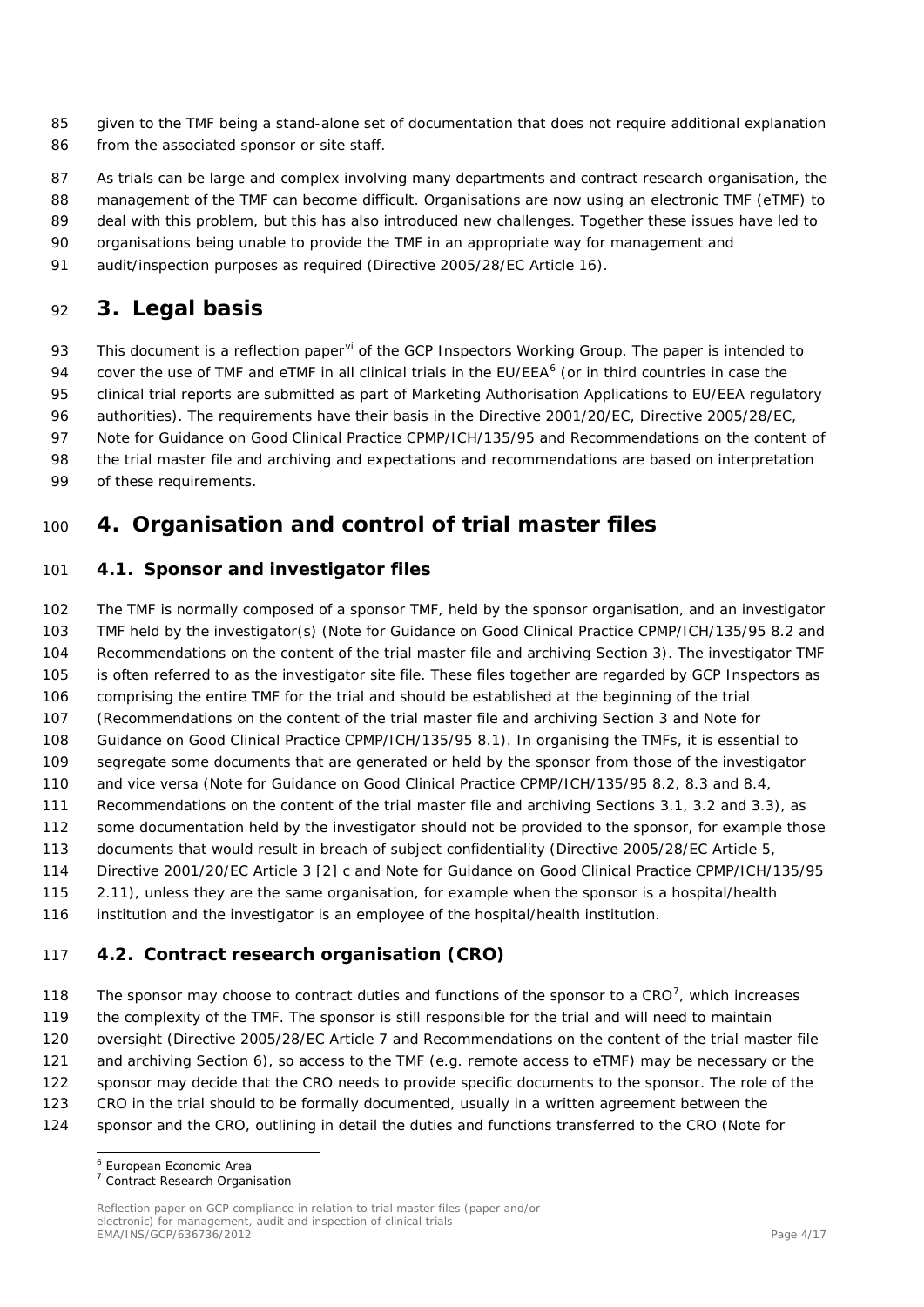- 125 Guidance on Good Clinical Practice CPMP/ICH/135/95 5.2.2). In conducting these allocated duties and
- 126 functions, the CRO will be generating documentation that will need to reside in the TMF (Directive
- 127 2005/28/EC Article 16). In addition, the CRO may have been delegated the duty of managing the
- 128 sponsor's TMF. The contract or other document or procedure is recommended to outline the
- 129 arrangement for the TMF in some detail. This is recommended to address:
- 130 which party holds the official TMF (or which parts of the TMF each party holds when this is 131 divided);
- 132 the process for filing documentation in the TMF;
- 133 the access arrangements for both parties;
- 134 the structure and indexing of the TMF:
- 135 where an eTMF is being used, the details of the system;
- 136 lists of applicable procedures to be followed and training requirements;
- 137 documents that both parties must retain;
- 138 arrangements for managing correspondence;
- 139 how the TMF would be made available if either party was inspected;
- 140 arrangements for when the trial is completed (the CRO may archive the TMF [or parts thereof] on 141 behalf of the sponsor);
- 142 arrangements for oversight of the quality control/quality assurance of the TMF by the sponsor and 143 how this would be documented (e.g. audit reports,  $QC^8$  $QC^8$  reports).
- 144 It is important the documentation generated by the CRO from following its internal procedures is 145 retained and sponsors must consider this part of the TMF (Directive 2005/28/EC Article 2[4] and 16).

### <span id="page-4-0"></span>146 *4.3. TMF structure*

 The sponsor should identify where all of the potential documentation that is part of the TMF is located, even if it is several systems, so that it is effectively organised (Recommendations on the content of the trial master file and archiving Section 2). This detail, may, dependent upon its complexity require 150 formal documentation in a procedure (e.g.  $SOP<sup>9</sup>$  $SOP<sup>9</sup>$  $SOP<sup>9</sup>$ ). In large organisations, the TMF could include documents from across a variety of different departments and systems other than clinical operations, for example, Data Management, Statistics, Pharmacovigilance, Clinical Trial Supplies, Pharmacy, Legal, Regulatory Affairs etc., as well as those provided or held by CROs. Sometimes documents may need to be located in a separate location to the main TMF records, for example those that contain information that could unblind the study team. This contrasts with a small single centre non-commercial trial, where the documentation is likely to be much less and could be limited to just the sponsor-investigator and pharmacy files.

- 158 Some documents may be pertinent to more than one clinical trial. For example, product development 159 level documents such as the Investigator Brochure or documents that are stored in a centralised 160 system, for example central training records, SOPs and delegation logs. Provision must be made for 161 these to be identified and retained as part of the TMF for the required retention period (Directive
- <span id="page-4-2"></span><span id="page-4-1"></span>162 2005/28/EC Article 16), even if stored separately from the main TMF itself. If potential difficulties (e.g.

<sup>&</sup>lt;sup>8</sup> Quality Control

<sup>&</sup>lt;sup>9</sup> Standard Operating Procedure

Reflection paper on GCP compliance in relation to trial master files (paper and/or electronic) for management, audit and inspection of clinical trials EMA/INS/GCP/636736/2012 Page 5/17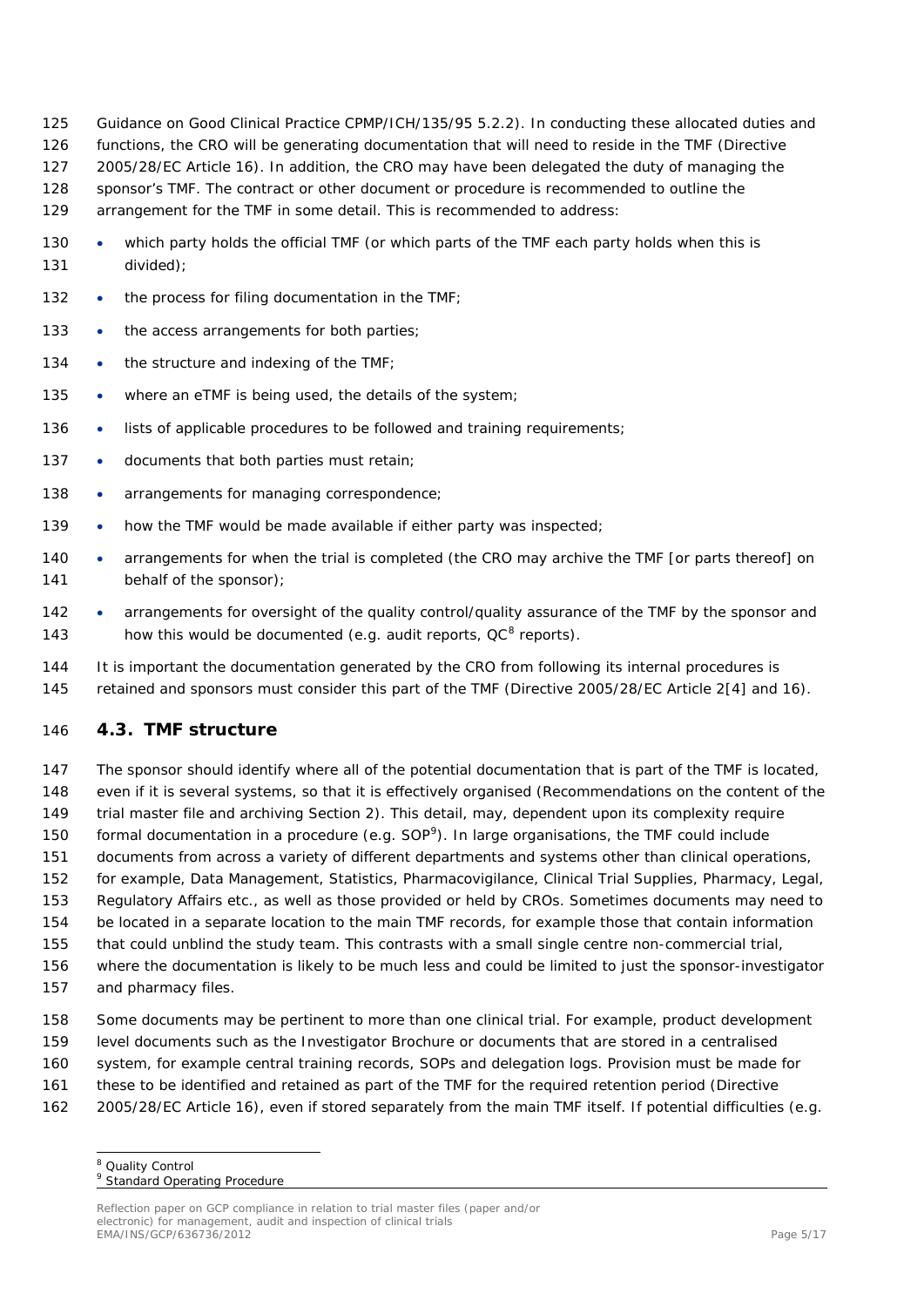- cross reference in the TMF becomes out of date) are envisaged with this arrangement, the documents are recommended to be copied and placed in the trial TMF at the time of archiving.
- There should be a suitable indexing system in place for the TMF to ensure that the documentation is
- appropriately sorted and filed, which facilitates audit, inspection and trial management
- (Recommendations on the content of the trial master file and archiving Section 2). This is
- recommended to be implemented across the sponsor organisation so that the TMF has the same
- structure irrespective of the location of the trial and the organisation. The sponsor is recommended to
- decide if a formal procedure is required to define standard indices or whether statements in the
- protocol together with a trial specific index in the TMF are sufficient. The use of a formal procedure and
- a standard indexing system (rather than creating "trial specific" indices repeatedly) in organisations
- sponsoring several trials may facilitate compliance. There could be some flexibility in the index to
- facilitate the TMF is fit for purpose for the actual study (for example, removal of sections that are
- clearly not applicable). The documentation is recommended to be filed in each section of the TMF in date sequential order as this facilitates provision of a clear audit trail. The index could be provided to
- - inspectors and auditors to assist in locating documents in the TMF.
	- For investigator TMFs, the sponsor may, and usually does, provide assistance to the investigator site by providing a suitable file and structure for the file. There is no obligation on the investigator to use this (unless contracted to do so) and the investigator may use their own structure if they so wish.

### <span id="page-5-0"></span>*4.4. TMF security and control*

 The sponsor's TMF is the repository of all the information that is necessary to reconstruct the trial and therefore its security and maintenance is important (Recommendations on the content of the trial master file and archiving Section 2). It is recommended that it is stored such that those who access the TMF in order to add or remove documentation are controlled whilst the trial is in progress. The risk of a lack of control would potentially be missing documentation at the end of the trial. Some organisations may archive the documentation on an ongoing basis to prevent loss, particularly where eTMFs are in use. The investigator's TMF should be stored securely to prevent accidental or premature destruction (Note for Guidance on Good Clinical Practice CPMP/ICH/135/95 4.9.4 and Recommendations on the content of the trial master file and archiving Section 8) and it is recommended access is restricted such that only study staff (and monitors, auditors and inspectors) 192 can gain access to the documentation.

## <span id="page-5-1"></span>**5. Trial master file contents**

### <span id="page-5-2"></span>*5.1. Essential documents*

 The documentation listed in section 8 of ICH GCP and section 3 of the Volume 10 TMF guidance defines the minimum of documents that are considered essential (where appropriate to the trial); however, this list is not recommended to be used as a definitive checklist for TMF content. The essential

documents listed in regulatory guidance can be regarded as a subset of the potential documentation

- that could be regarded as essential for reconstruction of the conduct of the trial. Any documentation
- which has been created during the trial and that helps reconstruct and evaluate the trial conduct must
- be filed in the TMF, irrespective of whether it is explicitly listed in these guidelines (Directive
- 2005/28/EC Articles 16 and 17). Sponsors, CROs and investigators are recommended to consider the
- value of a document in this regard when deciding to file it in the TMF.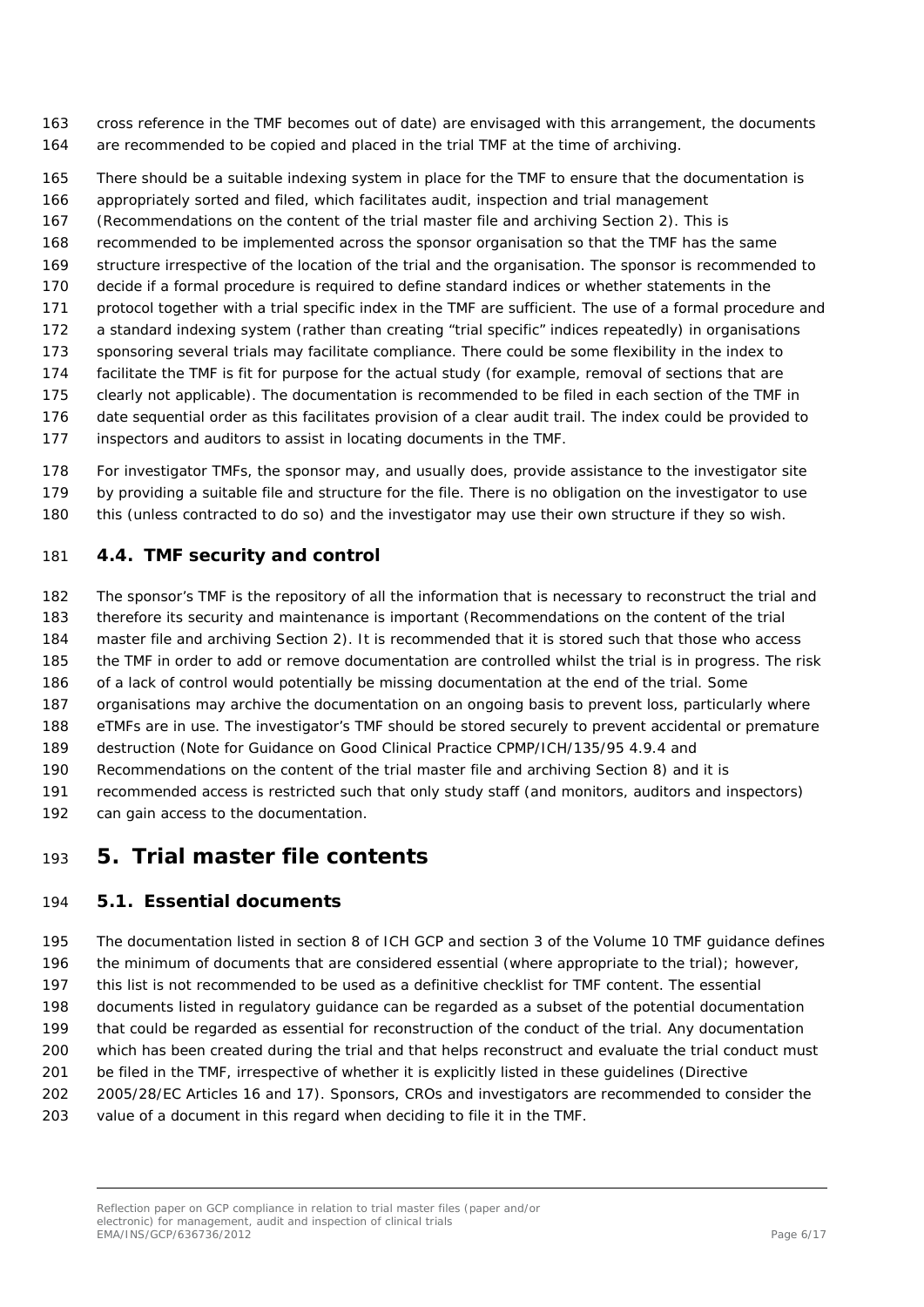### <span id="page-6-0"></span>*5.2. Superseded documents*

 Superseded versions of documents must be retained within the TMF (Directive 2005/28/EC Articles 16 and 17), for example the Investigator's Brochure or the protocol as these are necessary to reconstruct activities in the earlier part of the trial. In the case of the Investigator TMF, it is acceptable to retain evidence that the document has been received/ implemented rather than retention of the superseded document itself, but the actual document must be available in the Sponsor TMF.

### <span id="page-6-1"></span>*5.3. Correspondence*

 Relevant correspondence that is necessary for reconstruction of key trial conduct activities and 212 decisions or that contains other significant information must be retained (Directive 2005/28/EC Articles 16 and 17, Note for Guidance on Good Clinical Practice CPMP/ICH/135/95 8.3.11 and Recommendations on the content of the trial master file and archiving Section 3.2.11). Some CRO organisations for example, rely solely on email correspondence to confirm sponsor approval of processes, documents, and decisions. There is usually extensive important communication (e.g. regarding issues that arise in the trial conduct and how they are dealt with) between sponsors, CROs, investigator sites, ethics committees and competent authorities. Electronic correspondence (emails) may be retained electronically, provided the requirements for eTMF and electronic archiving are considered. Emails are recommended to be saved to ensure that the associated metadata is retained, for example as .pst files rather than pdf documents or being printed and signed. Correspondence (paper and emails) are recommended to be effectively organised and filed in chronological order in an appropriate section in the file. Duplication of any documentation in the TMF is recommended to be avoided, but this often occurs with email correspondence and with attachments. Sections including correspondence must be complete (Directive 2005/28/EC Articles 16, 17 and 20). During GCP inspections it is often seen that only copies of letters received rather than those both sent and received 227 are filed (such as Research Ethics Committee correspondence), such that the TMF only contains half of the audit trail.

### <span id="page-6-2"></span>*5.4. Documents from following quality system procedures*

 Any quality record produced from following a quality system procedure must be retained in the TMF to demonstrate compliance (Directive 2005/28/EC Articles 2[4], 16 and 17). Examples include evidence of QC checks, documentation on Regulatory Green Light, Database Lock Forms etc.

### <span id="page-6-3"></span>*5.5. Contemporariness of TMF*

 The TMF should to be up to date, with documents placed in the TMF in a timely manner with the aim to maintain the TMF "inspection ready" (Directive 2005/28/EC Article 16 and Recommendations on the content of the trial master file and archiving Section 3). GCP inspectors would raise concerns if the TMF appeared out of date such that the ability to manage and oversee the trial conduct was questionable. In trials that have more complex TMF arrangements with multiple parties involved it may be useful to define the timescales for submission and filing of documents to the TMF in procedural documents or TMF plans.

## <span id="page-6-4"></span>**6. Provision of trial master files for inspection**

 As per Article 16 of Directive 2005/28/EC, it is required that the TMF (or requested part[s] of it) for the trial is readily available and for the TMF to be produced at any reasonable time during the trial conduct and for at least 5 years after the trial completion (Directive 2005/28/EC Article 17) (longer for trials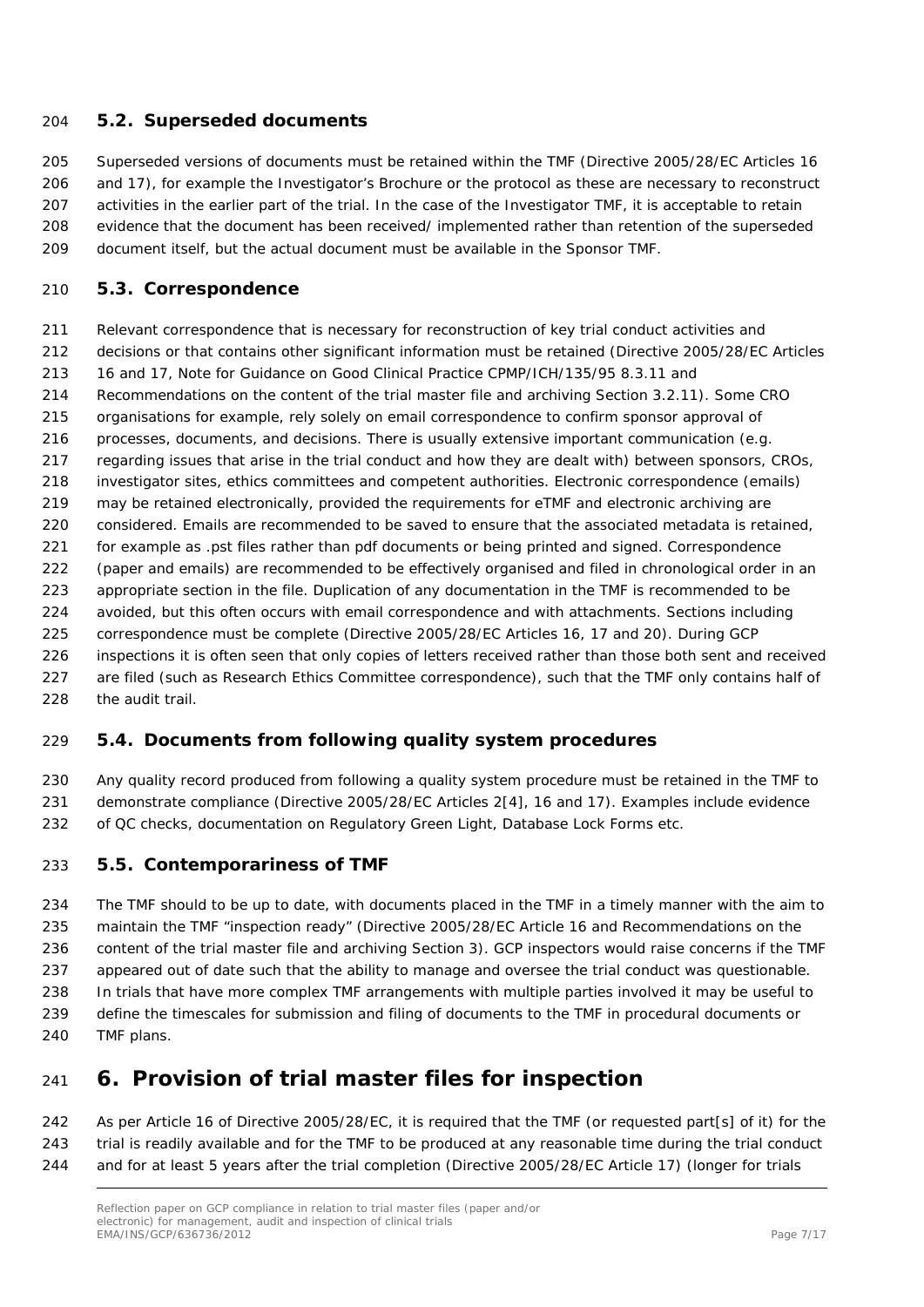- 245 supporting marketing authorisations (EU Directive 2003/63/EC<sup>[vii](#page-16-7)</sup>) or as per national legislation). This is
- applicable to both sponsor and investigator TMF. The requirements and logistics of TMF provision will usually be confirmed with the sponsor/investigator prior to the inspection by the inspector. Sponsors
- and investigators are recommended to have considered how to make the TMF readily available to the
- inspectors, this includes making arrangements to review the TMF at a CRO site (where the TMF
- maintenance has been delegated by the sponsor). A paper TMF (or eTMF stored on media archived
- elsewhere) relevant to the inspection site must be able to be made readily available (Directive
- 2005/28/EC Article 17), for example within a few days. Access to eTMFs (live and archived on servers)
- would be expected by inspectors to be essentially immediate (time only required to set up inspector
- access to the trials requested by the inspectors).
- The inspectors must have direct access to the entire TMF (Directive 2005/28/EC Article 16 and Recommendations on the content of the trial master file and archiving Section 2), which means reviewing the TMF as used by the staff conducting the trial. A copy or artificial construction of it is unlikely to be accepted for trials currently in the live phase and puts an additional QC requirement on the sponsor. A copy may be acceptable for archived TMFs (see below). Direct access includes all the systems that comprise the TMF as defined by the sponsor. GCP inspectors may not wish to be supervised during the review of the TMF. GCP inspectors inspecting their own countries may have rights to seize trial documentation if circumstances arise that require it and organisation should be 263 aware of this right.
- Remote access to eTMF without the inspector visiting the site may assist in planning inspections and could, in future, potentially form part of the inspection dependent upon national legislation and inspection practices.
- <span id="page-7-0"></span>**7. Electronic trial master files**

## <span id="page-7-1"></span>*7.1. eTMF content*

The eTMF could contain digital documents in their original format, potentially with digital signatures, or

records that have been converted from another format, such as paper documents that have been

converted to digital images, which may contain wet-ink signatures. The metadata applied to

documents is recommended be formally defined to ensure consistency across all documents. As part of

- a quality system for GCP (Note for Guidance on Good Clinical Practice CPMP/ICH/135/95 5.1.1) version control should be applied to electronic documents in the system and if the documented is printed to
- paper the same version control should be apparent on the printed version.

## <span id="page-7-2"></span>*7.2. Controls and security, training and validation of eTMF*

- 277 The eTMF is recommended to ideally be a document management system containing all the necessary 278 controls listed below to be completely acceptable. The storage of documents within folders in a computer systems' operating environment without the minimum controls below is unlikely to be considered acceptable.
- The eTMF system should enable appropriate security to be in place (Recommendations on the content of the trial master file and archiving Sections 5 and 6), which is recommended to include, as a minimum:
- user accounts could be created and deleted within a formal approval process and in a timely manner;
- secure passwords for users;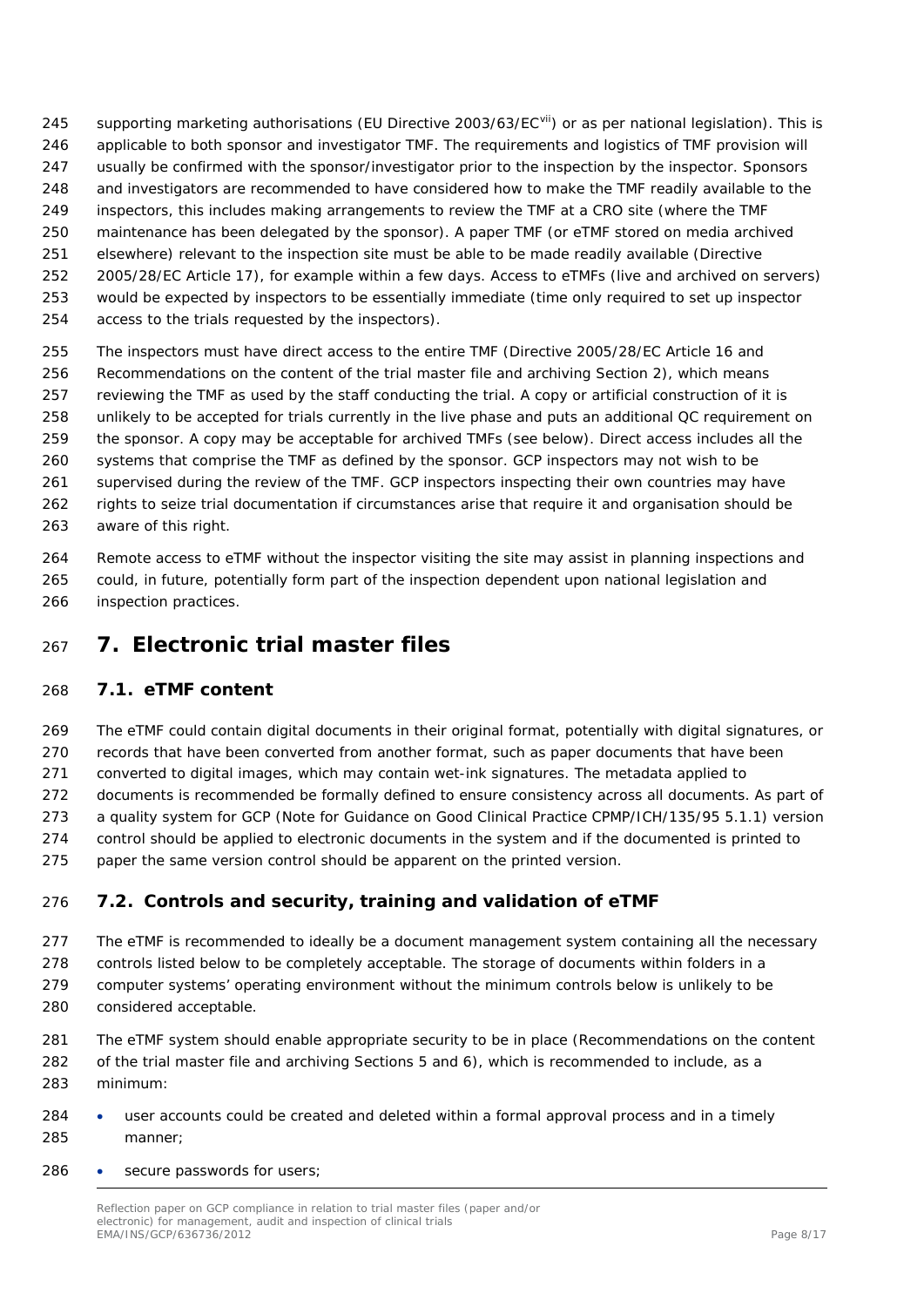- a system in place locking/protecting individual documents or the entire eTMF (e.g. at time of archiving) to prevent changes to documents;
- regular back up.
- Additionally, the eTMF would ideally have the following attributes:
- where there is approval of documents via a workflow system, there should be use of digital signatures;
- role based permissions for activities being undertaken;
- audit trail in place to identify date/time/user details for creation, uploading, approval and changes to a document.

 The eTMF should be validated to demonstrate that the functionality is fit for purpose, with formal procedures in place to manage this process and for change control (Directive 2005/28/EC Article 5, Recommendations on the content of the trial master file and archiving Section 5 and Note for Guidance on Good Clinical Practice CPMP/ICH/135/95 5.5.3). The validation of the system should follow 300 previously published standards<sup>[viii](#page-16-8)</sup>. The documentation for this process must be retained (Directive 2005/28/EC Article 16 and 17). All members of staff involved in the conduct of the trial and using the system must receive appropriate training and this should be documented (Directive 2005/28/EC Article 2[2]). User manuals and helpdesk are recommended be in place as part of the validated system as appropriate. It may be appropriate for the eTMF to be introduced as "pilot" before implementation.

### <span id="page-8-0"></span>*7.3. eTMF at the investigator site*

 The sponsor will require copies of some investigator TMF documents for the sponsor TMF and these could be provided electronically (e.g. scanned and uploaded to a web based portal) provided there are appropriate controls in place (see 7.2 and 7.4).

 Whilst it has not yet been seen by GCP inspectors, there is the potential for the investigator TMF itself, held by the principal investigator, to also become electronic, with the system either provided by the sponsor, a vendor or by the health care institution. The documentation in the investigator site file will contain some source documents, for example, subject screening and identity logs, consent forms, drug accountability records etc., and the control of these must remain under the investigator (Note for Guidance on Good Clinical Practice CPMP/ICH/135/95 4.9.4 and 8.3, Recommendations on the content of the trial master file and archiving Section 3.2). A situation where all the site records are sent to the external sponsor for uploading onto an eTMF system, which the investigator then accesses via a portal, would breach this requirement. The sponsor should consider the EMA GCP Inspectors Working Group Reflection paper on expectations for electronic source data and data transcribed to electronic data 319 collection tools in clinical trials<sup>[ix](#page-16-9)</sup> (Directive 2005/28/EC Article 4), as the considerations and recommendations will have applicability to source documents contained in eTMFs. Whatever system is used, long term access to the eTMF documentation by the investigator must be assured (Directive 2005/28/EC Article 17 and Directive 2003/63/EC).

### <span id="page-8-1"></span>*7.4. Scanning or transfers to other media*

 The use of eTMFs and electronic archiving generally require the scanning of some paper records to generate electronic copies of the documents. The QC of the scanning, as part of the validation or subsequent sample QC activities could assess, for each document reviewed, one or more of the

following: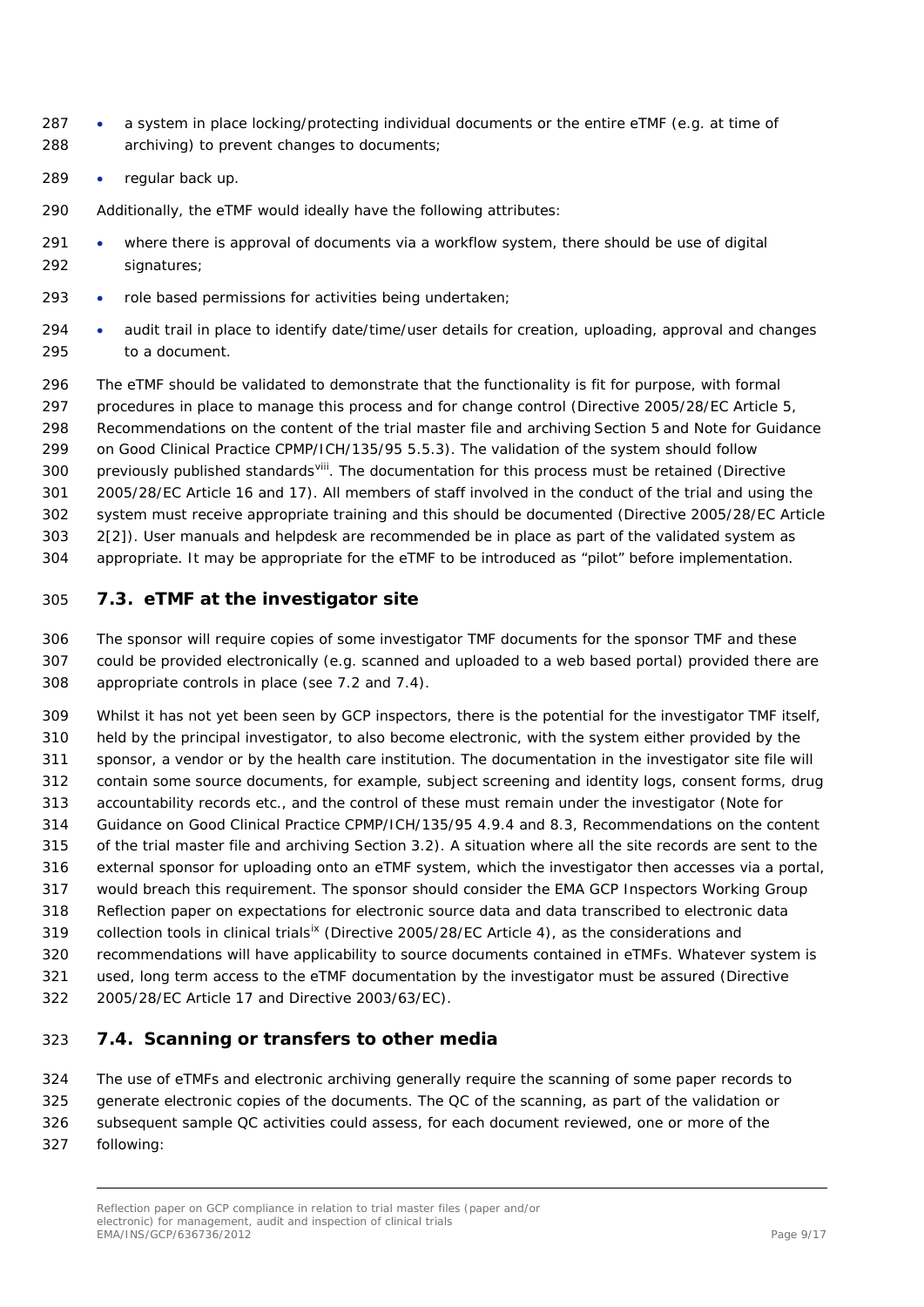- accuracy of the metadata attributed to the document (it is recommended that the sponsor has defined the required metadata in a formal procedure);
- quality of the image (readability, reproduction of colour, the quality of wet ink signature or annotations and handwriting in general etc.);
- whether it was the correct document (as expected);
- that the document had the correct number of pages;
- 334 the eTMF audit trail associated with the document;
- 335 chain of records transfer documentation;
- approval process (where applicable);
- scanned images should be at appropriate resolution so that when viewed at actual size on the screen (as per the original) the image is clear and legible.

 Post-scan adjustments to the image to increase legibility are acceptable, provided the limits of what may be undertaken is clearly specified in a formal procedure. It is not acceptable to utilise the scanning process to remove or add material to the image, for example, to remove the header a fax machine has added, or undertake physical 'cut and paste' or 'correction fluid' activities on the original paper record (Directive 2005/28/EC Article 20 and Recommendations on the content of the trial master file and archiving Section 5). Documents within an eTMF must remain complete and legible in all aspects (Directive 2005/28/EC Article 20 and Recommendations on the content of the trial master file and archiving Sections 5 and 6) which gives information about the way the document was prepared. This holds especially true for contracts and forms completed by hand. It would not be acceptable, therefore, to create an electronic version of a form that had been previously completed by hand and then file that instead of the original.

 When original paper TMF documents are transferred to an electronic format (or other media) the system of transfer should be validated in order to ensure that the transfer of documents is without loss and to ensure that certifiable copies are made (Recommendations on the content of the trial master file and archiving Section 5). A certified copy can replace the original paper record (Recommendations on the content of the trial master file and archiving Section 5). All transfers should be certified for accuracy and completeness by someone with appropriate authority (e.g. trial manager), as part of the quality assurance system (Recommendations on the content of the trial master file and archiving Section 5). This does not necessarily mean that the individual reviews every document, but that they have adequately approved the validated system that is being used. If 100% checks are not performed proper justification is recommended to be provided, including validation files proving that the process provides reliable and unaltered copies. It should be ensured that the transferred documentation can not be modified or deleted (Recommendations on the content of the trial master file and archiving Section 5). This could be achieved by system design and/or through the use of a cryptographic key obtained from a trusted authority. The organisation should maintain records to demonstrate to GCP Inspectors that the transfer system is effectively validated (Directive 2005/28/EC Article 5, Note for Guidance on Good Clinical Practice CPMP/ICH/135/95 5.5.3 and Recommendations on the content of the trial master file and archiving Section 5).

 Where the transfer of documents is undertaken using a validated process, a formal process is recommended to be in place for regular checks of documents in the eTMF. This would usually be undertaken on a sampling basis, including escalation procedures where errors occur beyond a pre- defined acceptable error rate. The sponsor is responsible for deciding this value and it may vary, and the QC levels vary for different sets of documentation on a risk based approach.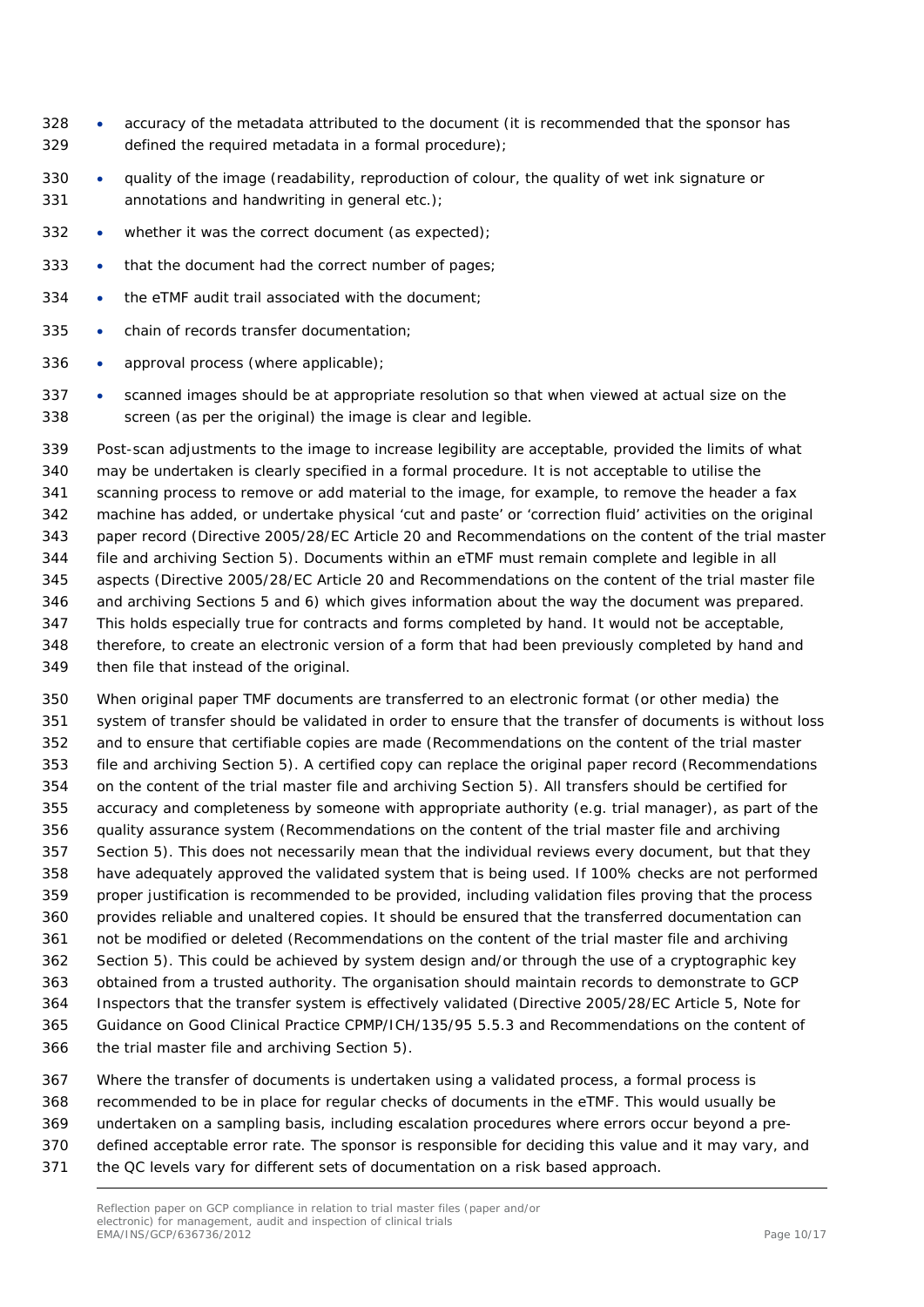### <span id="page-10-0"></span>*7.5. eTMF vendors*

When a vendor is used for eTMF management, as with any vendor or subcontractor being used for

- clinical trials, appropriate pre-qualification checks should be undertaken prior to placing the contract
- (Directive 2005/28/EC Article 7[1], Note for Guidance on Good Clinical Practice CPMP/ICH/135/95
- 5.2.1 and Recommendations on the content of the trial master file and archiving Section 6). Where
- TMF documents are moved from the sponsor to the vendor for scanning, a formal procedure should be
- in place to ensure chain of custody records are maintained (e.g. use of a TMF record transmittal form)
- (Note for Guidance on Good Clinical Practice CPMP/ICH/135/95 2.13).

### <span id="page-10-1"></span>*7.6. GCP Inspection of eTMF*

 GCP Inspectors are not averse to reviewing an eTMF during a GCP inspection. The legislation does not differentiate between paper and eTMFs therefore all the requirements are the same, however, the use of an eTMF at an inspection presents additional challenges to both the inspector and the organisation.

- The GCP Inspectors expectation is that the eTMF should adequately replicate the paper based system that it is replacing, in terms of the usability and time taken. The organisation is recommended to
- consider that the requirements for inspectors will also be reflective of the requirements of any auditors and the system is recommended to be designed and developed or purchased with this in mind.
- It is acknowledged that inspectors may need to familiarise themselves with an eTMF. Any training should be an option for the inspector to choose and is anticipated to be very brief (taking no more than
- an hour). GCP Inspectors will require direct access to the eTMF system as used by the organisation
- (Directive 2005/28/EC Article 16 and Recommendations on the content of the trial master file and
- archiving Sections 2 and 3). The access is recommended to be a read only access without any
- restriction to any part of the TMF. There may be additional electronic systems that have TMF
- documents (identified in the TMF as part of the TMF structure), access to such systems is also required by the inspector.
- The eTMF will need the use of suitable equipment for the inspector to view the documents. This
- equipment is recommended to facilitate the presentation of the documents at actual size, which in
- most cases would be A4 paper, and the size is recommended not to be reduced due to other areas on the screen, for example, directory/index structure, toolbars etc. The organisation is responsible for providing suitable equipment to view the eTMF.
- The system is recommended to have an efficient speed of access and ideally not require the use of a nomenclature document or require time spent opening non self-evident named files to determine their content. The system and equipment would ideally be akin to flipping the pages of a book and it would be useful if there is a system tool available to print or mark documents for subsequent retrieval and examination as well as the ability to compare documents side by side. Finally, if documents from the eTMF are required to be copied and retained by the inspector, the organisation is recommended to be able to facilitate this. A search tool in the eTMF is also recommended.

## <span id="page-10-2"></span>**8. Retention and destruction of trial master file contents**

#### <span id="page-10-3"></span>*8.1. Retention times*

 The sponsor and the investigator must ensure that the documents contained, or which have been contained, in the TMF are retained for at least 5 years after the conclusion of the trial (Directive 2005/28/EC Article 17) or in accordance with national regulations. Trials where the data are used to support a marketing authorisation have further requirements and must be retained for at least 15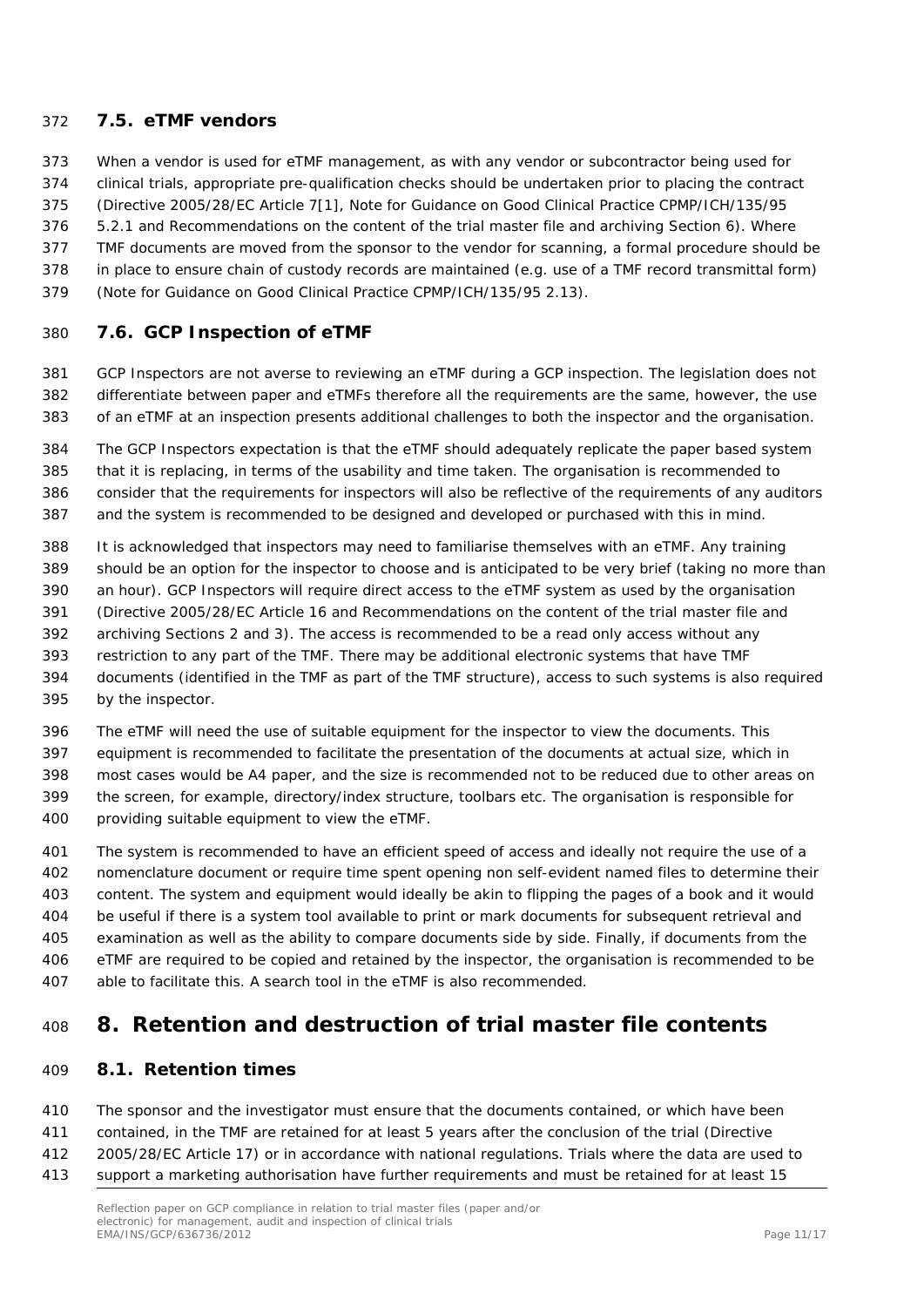years after completion or discontinuation of the trial or for at least two years after the granting of the last marketing authorisation in the EC (when there are no pending or contemplated marketing applications in the EC) or for at least two years after formal discontinuation of clinical development of the investigational product (Directive 2003/63/EC). Directive 2003/63/EC states the sponsor or other owner of the data must retain some of the documentation for as long as the product is authorised. Additionally, this documentation must include (as a minimum) the trial protocol (which must include the rationale, objectives and statistical design and methodology of the trial, with conditions under which it is performed and managed, details of the investigational product, the reference medicinal product and/or the placebo used), any standard operating procedures used for conducting the trial, all written opinions on the protocol and procedures, the investigator's brochure, case report forms on each trial subject, final report and audit certificate(s), if available, staff training records. Finally, the final report must also be retained by the sponsor or subsequent owner, for five years after the medicinal product is no longer authorised.

 Trial subject's medical files should be retained for at least 5 years (Directive 2005/28/EC Article 17) (and this is recommended to be in their original format) and in accordance with the maximum period of time permitted by the hospital, institution or private practice. Scanning or microfiching of patient notes is acceptable provided the process is validated such that the institution can demonstrate that it is an authentic copy of the original and is kept in a format that means that the data can be retrieved in the future (see more detailed information above). It is recommended that the notes of patients that

have been involved in clinical trials are clearly identified to prevent premature destruction.

 It is the responsibility of the sponsor to inform the hospital, institution or practice as to when trial documents no longer need to be retained (Note for Guidance on Good Clinical Practice CPMP/ICH/135/95 5.5.12 and Recommendations on the content of the trial master file and archiving Section 7). The retention requirements of the sponsor needed for the documentation and medical records held by the investigator should be formalised, for example, in the contract between the investigator/ institution and the sponsor (Recommendations on the content of the trial master file and archiving Section 7). The sponsor would be expected to have systems in place to alert the investigator when the records are no longer required to be retained (Note for Guidance on Good Clinical Practice CPMP/ICH/135/95 5.5.12 and Recommendations on the content of the trial master file and archiving Section 7). The sponsor should notify investigators in writing when their trial records can be destroyed and up until that point the investigator or institution should take measures to prevent accidental or premature destruction of these documents (Note for Guidance on Good Clinical Practice CPMP/ICH/135/95 4.9.4). The ultimate responsibility for the documents to be retained by the investigator or institution resides with the investigator or institution (Recommendations on the content of the trial master file and archiving Section 6). If the investigator becomes unable to be responsible for their essential documents (e.g. relocation, retirement etc.) the sponsor should be notified in writing

 of this change and informed as to whom the responsibility has been transferred (Recommendations on the content of the trial master file and archiving Section 6).

 In addition to these retention times for the trial documentation, records relating to the full traceability of the IMP for Advanced Therapies have longer retention periods. These are 30 years after the expiry date of the product or longer if required by the clinical trial authorisation. This will include the relevant documentation contained in the sponsor and investigator files as well as the trial subjects' medical records. Further information can be found in the EU detailed guidance on GCP for advanced therapy 457 medicinal products  $(2009)^{x}$  $(2009)^{x}$  $(2009)^{x}$ .

 It is important that where an organisation has centralised records that may be relevant to a number of trials (for example staff training records or maintenance and calibration records for equipment used in the trial at a phase 1 unit/hospital clinical research unit), that these are also considered in the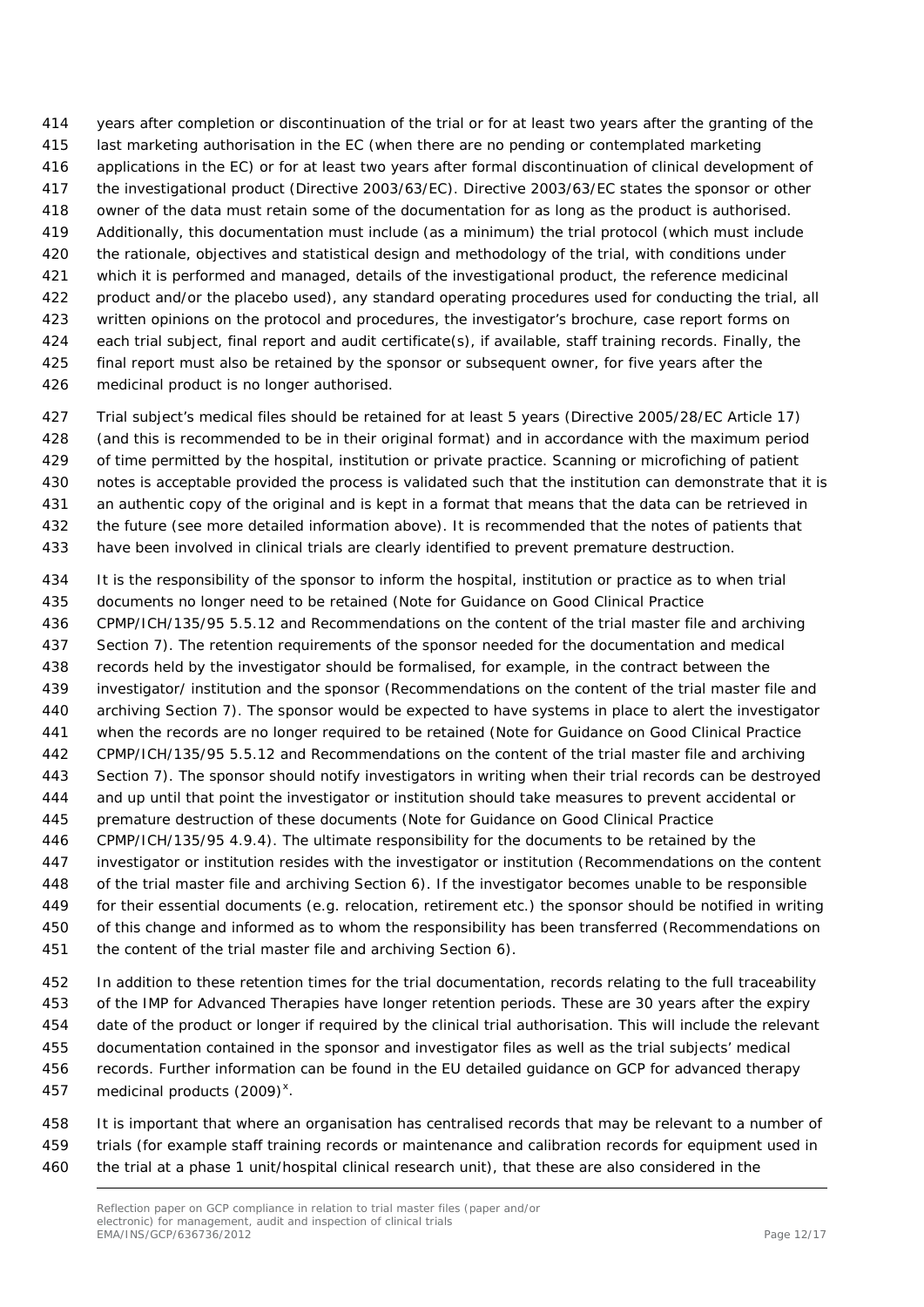- arrangements for archiving and retention of specific trial records, as they may be required to be produced if the trial is inspected (Directive 2005/28/EC Article 16 and 17).
- The protocol or the formal procedures and any applicable contracts of the sponsor are recommended to contain details of the retention times for all the trial documentation as outlined above or the process used to determine how long particular documentation will be retained for and how this would be documented.
- The requirements for the retention of sponsors' records also apply to the records retained by CROs or other agents of the sponsor, unless arrangements have been made to transfer the documents to the sponsor. The details of the retention time of documents held by CRO are recommended to be
- formalised in an agreement between the sponsor and the CRO.
- Investigators can retire, hospitals can close and CROs (some of which are also investigator sites, e.g. commercial phase 1 units) can go out of business or be acquired by other organisations. The sponsor is recommended to ensure that agreements with the investigator cover such eventualities to ensure that the documentation remains available for inspection for the specified retention time. The investigator should notify the sponsor of such circumstances and it is the investigator's responsibility to organise retention of the documents and data of clinical trials conducted in this site, including medical files of patients that participated in these trials, so the sponsor should check this has occurred. Sponsors must ensure that provision is made to make the archived documents for trials conducted in the EU available to the EMA and member states throughout the retention period, including documentation held by CROs (Directive 2005/28/EC Articles 16 and 17).

### <span id="page-12-0"></span>*8.2. Named individual responsible for archiving TMF*

 In respect of the sponsor TMF, the sponsor must appoint a named individual within the organisation to be responsible for archiving the documents which are, or have been, contained in the TMF and that access to these documents shall be restricted to those appointed individuals and auditors or inspectors (Directive 2005/28/EC Article 19). This could be undertaken by either having a specific archivist role or combining the archiving duties with another role, but either way there should be clear documentation to support the appointment and appropriate training provided (Directive 2005/28/EC Article 2[2]). The archivist is recommended to have a clear legal link to the sponsor, in that they are the sponsor themselves or employed or contracted by the sponsor. Where there is a change of ownership of data or documents connected with the clinical trial, for example, transfer of a marketing authorisation to another organisation then the sponsor must record the transfer and the new owner shall be responsible for data retention and archiving (Directive 2005/28/EC Article 18). For TMFs that are returned to the archive or where a transfer of ownership took place, a check is recommended to be undertaken of the contents to ensure all the originally archived records remain present. It is recommended that at investigator sites/institutions were there are many investigator TMFs being managed, a person is appointed with archiving responsibilities.

### <span id="page-12-1"></span>*8.3. Pre-archive checks*

 Prior to the storage of the TMF, it should be checked to ensure it is complete and that all necessary documentation has been filed appropriately (Recommendations on the content of the trial master file and archiving Section 3).

 The sponsor is recommended to have a system to identify all trials conducted and the archive arrangements for the TMF for those trials, particularly if the organisation sponsors many trials and an external archive facility is being used. The system would ideally track TMF documentation to and from the archive facility (particularly important where contract archives are being used) and, where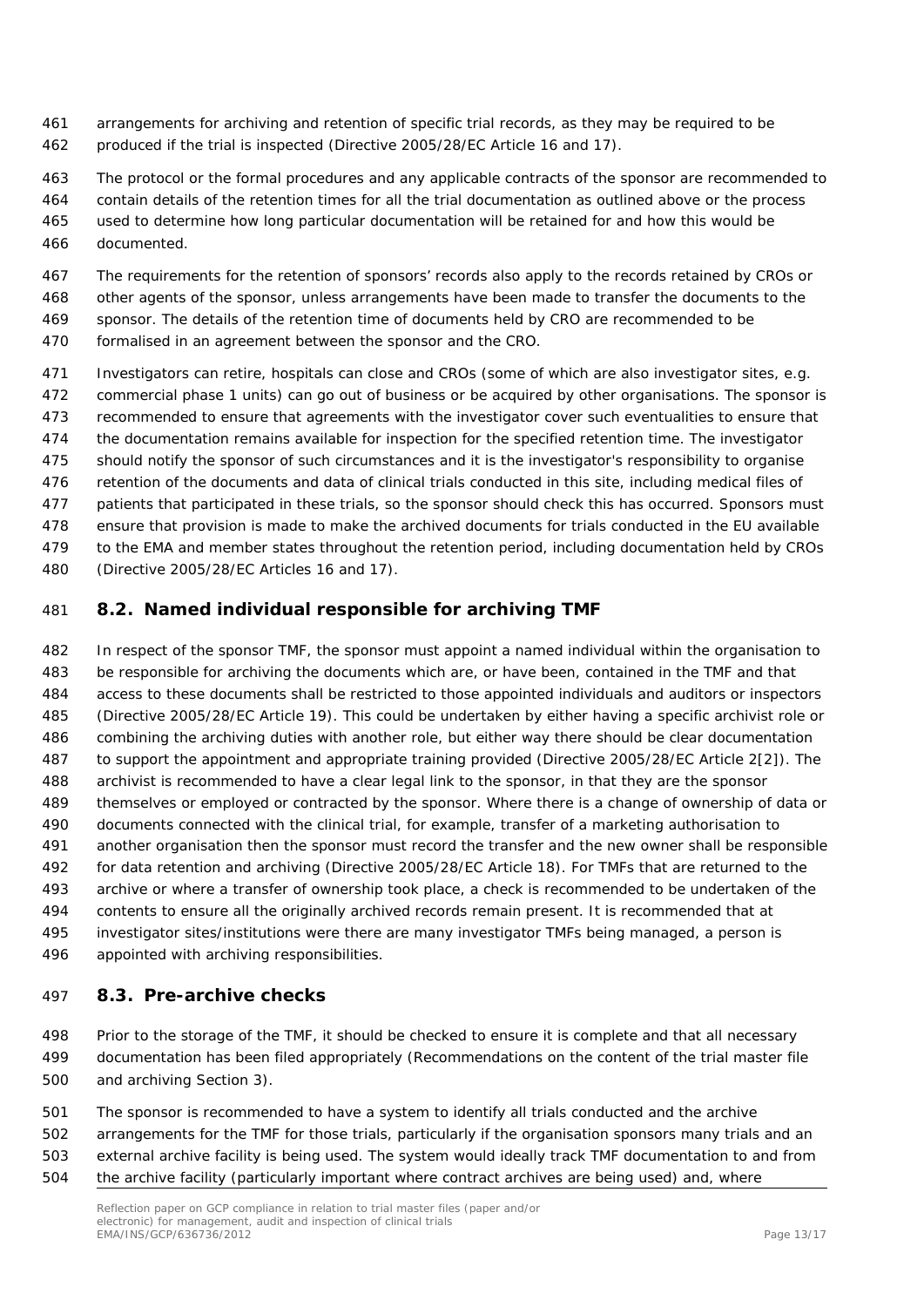appropriate, such as for large organisations, location of the TMF documentation on site when temporarily removed from the archive. The system/process would be controlled or overseen by the named archivist.

### <span id="page-13-0"></span>*8.4. Storage areas/conditions*

 The storage area for the TMF records must be appropriate to maintain the documents such that they remain complete and legible throughout the required period of retention and can be made available to

the competent authorities upon request (Directive 2005/28/EC Article 16 and 17 and

Recommendations on the content of the trial master file and archiving Section 6). The areas to be

- considered when assessing a suitable storage facility are recommended to at least include:
- Security how accessible are the documents, are there locks in place on doors/cupboards, what is the risk of unauthorised access, are there windows on the ground floor etc?
- Location what risks are there from water (burst pipes, flood), fire (what activities take place in the room next door/above/below), what runs in the ceiling/floor void etc?
- Size is the archive facility large enough and have the appropriate shelving to accommodate the expected documentation?
- Environmental are there risks from excessive temperature, humidity, sunlight, contamination (dust, fumes, smoke etc)?
- Pests are there risks from rodents, insects etc?

 It is essential that sponsors also make a documented assessment of the storage conditions at the investigator site for the investigator site file and that the investigator provides this information (Recommendations on the content of the trial master file and archiving Section 6).

### <span id="page-13-1"></span>*8.5. Subcontracting archiving*

 The storage of the TMF may be transferred to a sub-contractor (e.g. a commercial archive) but the ultimate responsibility for the quality, integrity, confidentiality and retrieval of the documents resides with the sponsor and investigator for their part of the TMF (Directive 2005/28/EC Article 7[1], Note for Guidance on Good Clinical Practice CPMP/ICH/135/95 4.9.4, 4.9.5 and 5.2.1 and Recommendations on the content of the trial master file and archiving Section 6). Therefore, they should undertake an assessment of the suitability of the facility prior to use and continue assessment once the organisation has been contracted. It is recommended that there is a formal contract in place between the sponsor/investigator organisation and the archive company. Where the contract facility is a company with several document storage locations, it is recommended that the sponsor/investigator ensures they are made aware of the storage location of their TMF, as some contracts allow the archive company to move documents between their facilities. The contract is recommended to include provisions for the situation of the subcontractor going out of business.

### <span id="page-13-2"></span>*8.6. Archiving of investigator TMF by the sponsor*

 The investigator should retain control of the documentation contained in the investigator TMF and the investigator TMF should never be sent to the sponsor organisation (Directive 2005/28/EC Article 17, Note for Guidance on Good Clinical Practice CPMP/ICH/135/95 4.9.4, 8.2-8.4, Recommendations on the content of the trial master file and archiving Section 3.1-3.3). This requirement does not mean that a sponsor cannot arrange the external archiving of the investigator TMF on behalf of the investigator, which is acceptable, subject to the following being implemented. As the investigator TMF contains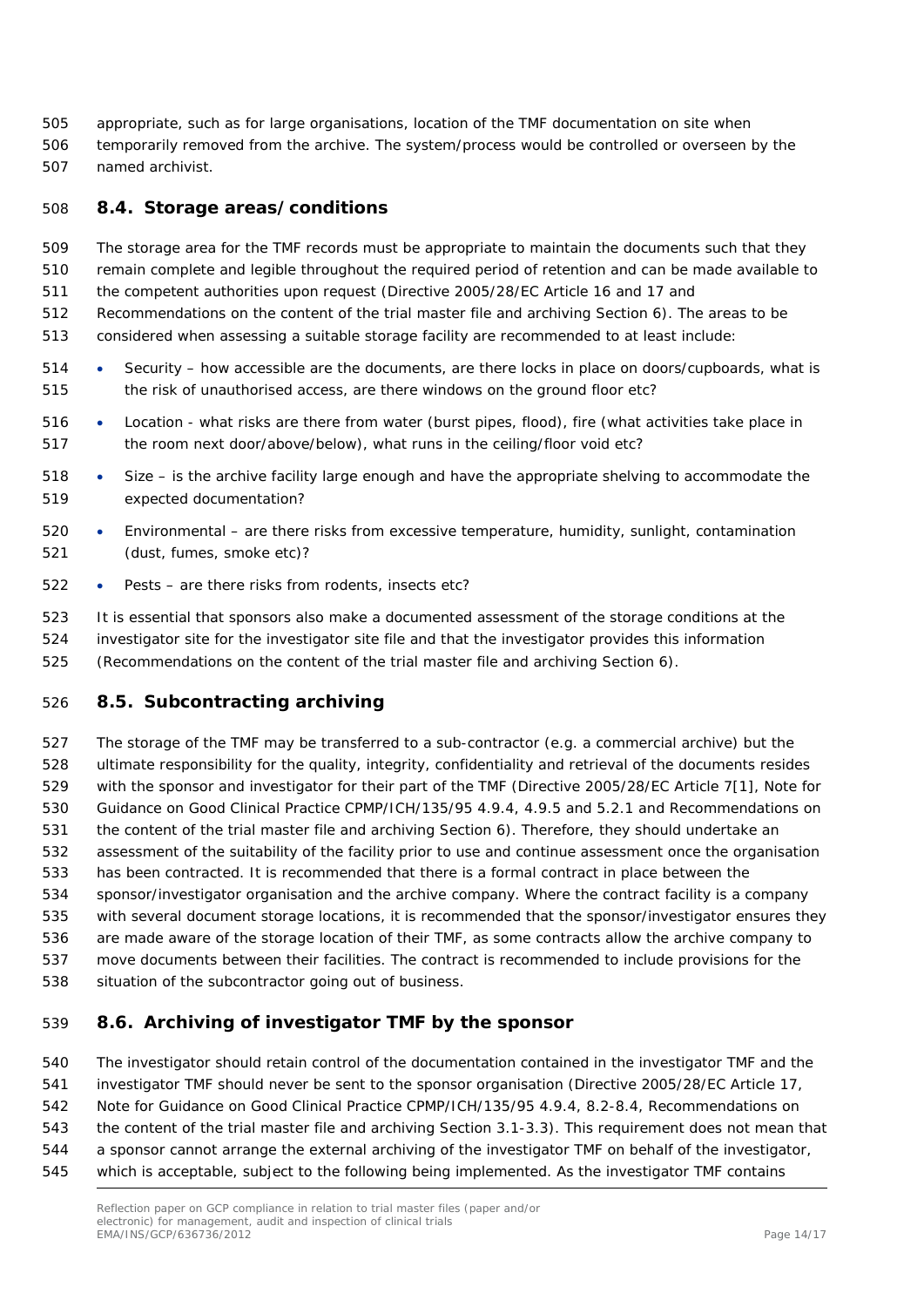- subject information, consideration should be given to data protection and confidentiality with respect to unauthorised access (Directive 2005/28/EC Article 5, Directive 2001/20/EC1 Article 3 [2] c and Note for Guidance on Good Clinical Practice CPMP/ICH/135/95 2.11):
- the archived arrangements are formally agreed and documented between the sponsor and investigator or health care institution;
- a formal procedure is in place such that the documents are only released from the external archive with the approval of the investigator or institution and this is tested for robustness. Permission from the investigator or institution should also be required to permit access to the contents of investigator site archived materials at the archive facility;
- the records go directly between the investigator site and an archive facility independent of the sponsor, thereby ensuring that the sponsor does not have uncontrolled access to the investigator files.

### <span id="page-14-0"></span>*8.7. Electronic archiving*

 The use of electronic systems for such activities as data management, statistical analysis, reporting, trial management systems and eTMFs means that electronic documentation and data are likely to need to be retained. The data may be on a server or on transportable media, e.g. media drives/pens drives, Compact Discs, tapes etc. The following is recommended to be considered with respect to electronically archived data:

- it could be subject to back up (with the back up media stored in a separate location);
- storing the data in differing formats on different types of media (or even on the same media from different manufacturers.);
- access to archived data should be suitably restricted;
- the electronic documents or data that have been archived must be protected from unauthorised changes to maintain authenticity (Recommendations on the content of the trial master file and archiving Section 5);
- future access to records and data should be maintained (processes to overcome media, software and hardware becoming obsolete) (Recommendations on the content of the trial master file and archiving Section 5);
- periodic test retrieval or restores to confirm that ongoing availability of the data is being maintained;
- where data is required to be migrated to new media or a new format, then the transfer/migration of data to a new media/format should be validated (Directive 2005/28/EC Article 5,
- Recommendations on the content of the trial master file and archiving Section 5 and Note for
- Guidance on Good Clinical Practice CPMP/ICH/135/95 5.5.3) (no loss, changes or corruption to the
- data or meta data and that authenticity is maintained).

### <span id="page-14-1"></span>*8.8. Destruction of original paper*

- As stated, the EU legislation and guidance does require the documents to be readily available,
- complete, legible and contain traceability of any changes made. Sponsors should ensure that essential
- documents are not destroyed before the end of the required retention periods (Recommendations on
- the content of the trial master file and archiving Section 8); however, transfer of the document to an
- eTMF repository (either during the trial or for archiving) could enable earlier destruction of the paper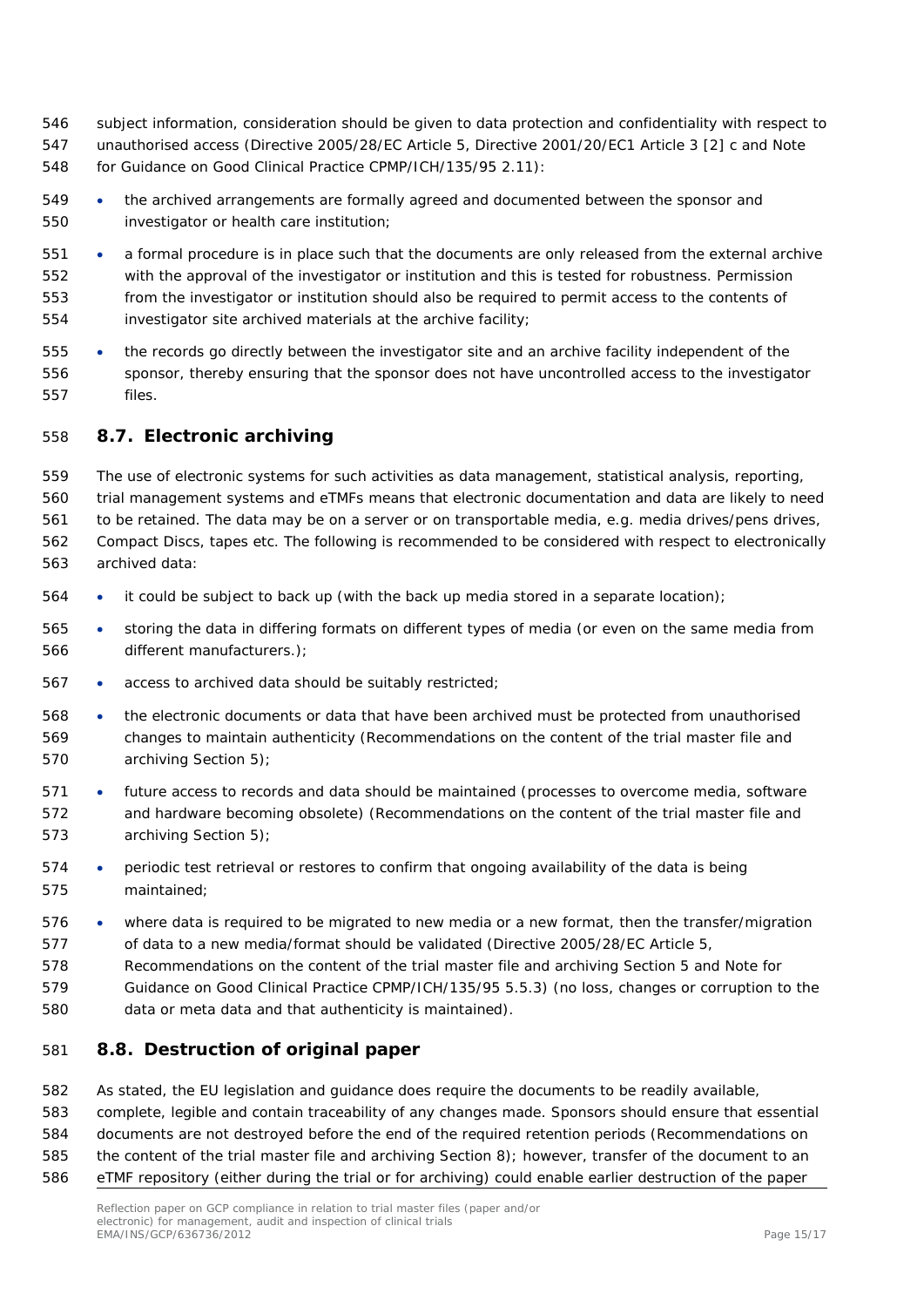- original in case where the eTMF system would have all the characteristics as defined above. Experience of eTMFs to date, however, has not yet provided sufficient evidence that inspectors would not need to request some original paper records for inspection and thus early, complete destruction of such records is not recommended currently.
- In this regard, destruction of paper original documents with wet ink signatures (e.g. letters, contracts,
- consent forms) by the sponsor or investigator would be of particular higher risk to destroy than the
- following examples and this is recommended to be considered by the sponsor when deciding if and what to destroy.
- A document may only have existed and been used in an electronic format (e.g. a spread sheet used for QC of edit check programs) and it is stored electronically. It has been printed on to paper **just for filing.**
- A paper document may be a copy of an original located elsewhere (e.g. investigator's signed CV from the Investigator TMF), thus if required, a copy could be obtained.
- Documents that do not have wet ink signatures, thus the electronic version is an exact copy of the paper version that has been in the TMF (provided there are no additional annotations made, handwritten or otherwise, for example, receipt stamps, fax machine header etc).

## <span id="page-15-0"></span> **9. Problems found with trial master files from GCP inspections**

The following summarises some of the issues that have been found from GCP inspections

 • Organisation was unable to provide a full TMF (paper and electronic) for inspection purposes on request of the GCP inspectors. In some cases resulting in additional inspection days required. This is often as a result of the contents being restricted to the contents of Note for Guidance on Good Clinical Practice CPMP/ICH/135/95 Section 8 documents. The organisation should be aware of the locations within the organisation (and that includes all the global locations) of all the documentation that comprises the TMF and situations arise where there is complete lack of clarity on what constituted the TMF for the trial. This includes issues with the location of documents that are common across several clinical trials (for example, the investigator's brochure).

- The paper TMF structure (poor indexing etc.) did not facilitate timely review to evaluate the conduct of the trial.
- The sponsor provided an "artificial TMF", thus failed to provide adequate direct access. Inspectors have in the past been provided with an 'artificial TMF or 'snapshot' which consisted of a copy of the official TMF being used and led to issues with documentation not being consistent with that of the official TMF.
- Staff that were put forward as "system users" for eTMF were also unable to locate documents requested by the inspector.
- Failure to fully document and perform effective QC checks on documents uploaded into eTMF the result being that the inspectors had no confidence that the eTMF was accurate. Discrepancies were seen, as were missing pages, incorrect documents, poor quality scans.
- Incorrect documents located in the TMF and eTMF for example from other trials.
- There was poor, often repetitive, sometimes incorrect labelling of files, resulting in excessive time wasted opening and closing pdf documents in the eTMF when attempting to locate documents.